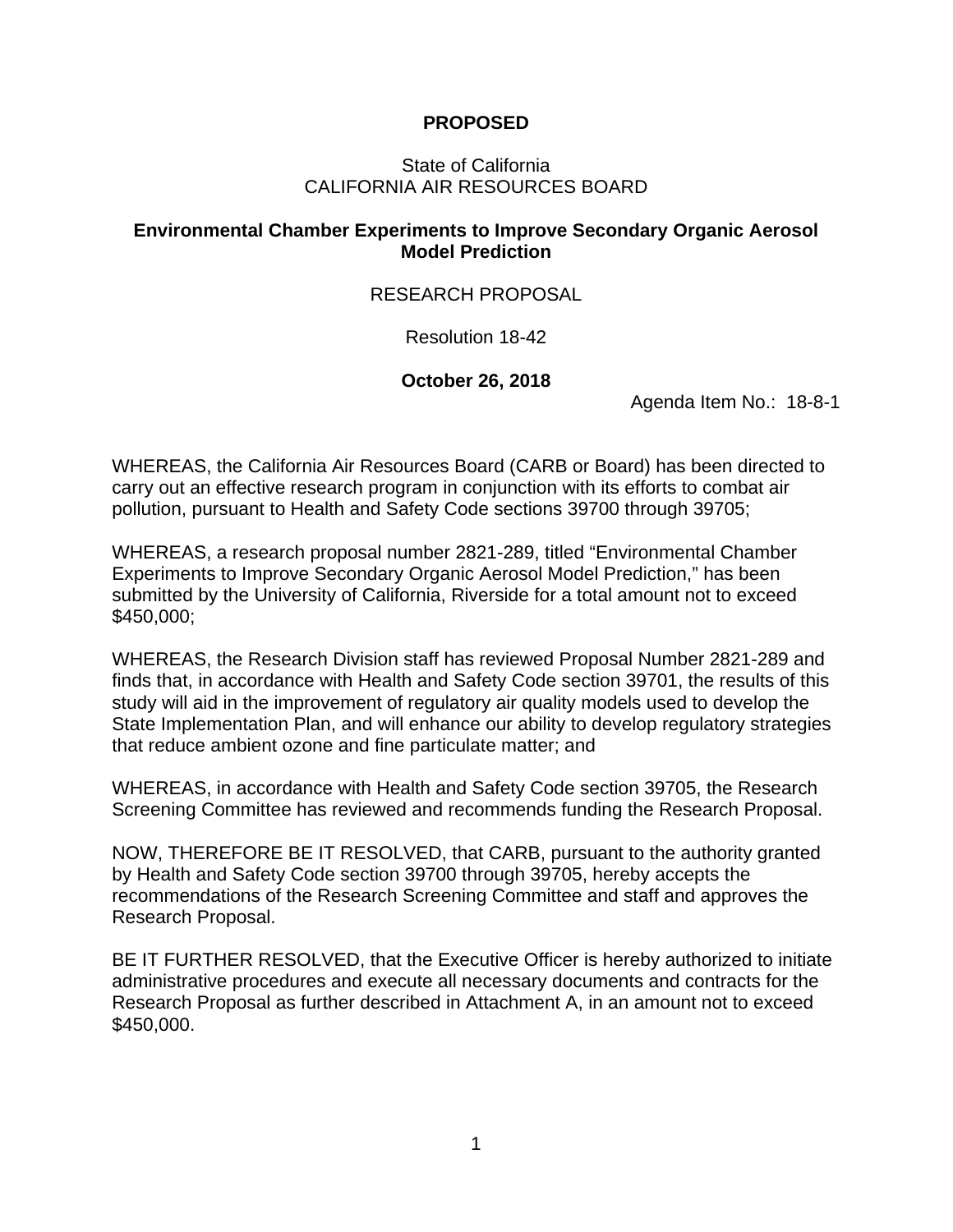## **Resolution 18-42**

October 25, 2018

## **Identification of Attachment to Board Resolution 18-42**

**Attachment A:** "Environmental Chamber Experiments to Improve Secondary Organic Aerosol Model Prediction" Summary and Budget Summary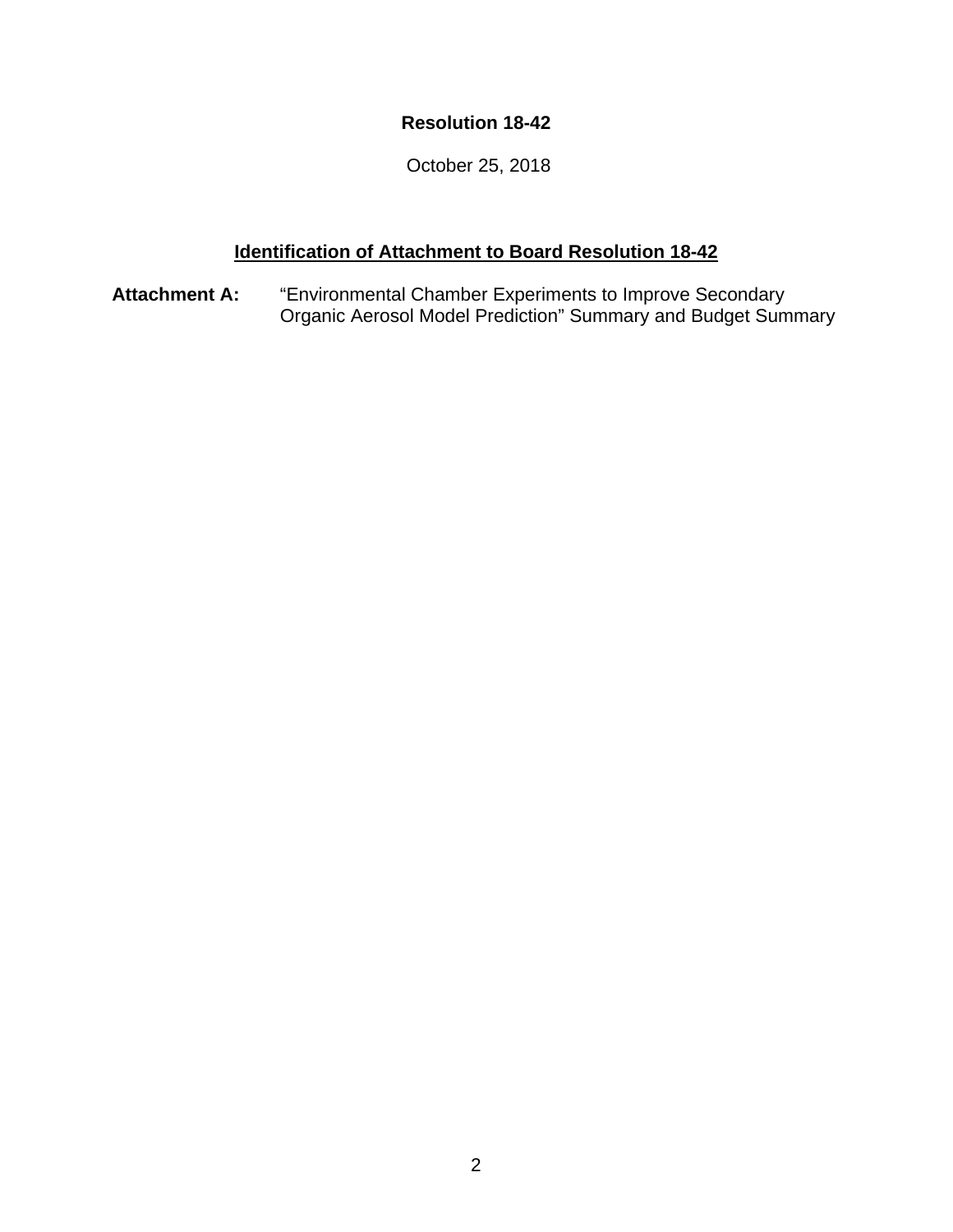## **ATTACHMENT A**

## **"Environmental Chamber Experiments to Improve Secondary Organic Aerosol Model Prediction"**

### **Background**

A major fraction of fine particular matter ( $PM<sub>2.5</sub>$ ) in the atmosphere is comprised of secondary organic aerosol (SOA), which is created in the atmosphere from the oxidation of a variety of volatile organic compounds (VOCs). The United States Environmental Protection Agency and CARB's research program have examined several critical areas (to understand the formation and aging of SOA) with the goal of improving the description and modeling of SOA, which led to fundamental changes in the direction of further research. However, further research is still needed to improve SOA modeling performance. The underestimation of model SOA compared with measured SOA suggested missing SOA precursors or underestimated atmospheric processing of organics in the model. Hence, characterization of the emissions and the oxidation pathways and products of these VOCs, especially the functionalized compound classes that are not traditionally measured in atmospheric monitoring, are important for improved understanding of the contributions of different sources to SOA or PM2.5 at different locations. Overall, with the successful control of "low-hanging fruit", the control of a broader array of disparate sources becomes necessary.

### **Objective**

The primary objective of this research project is twofold: 1) to understand as thoroughly as possible the effect of chamber variables on experimentally-measured SOA yields, and 2) to expand the suite of SOA experiments to volatile chemical products (VCPs) that have been identified as significant in the Los Angeles atmosphere.

### **Methods**

For atmospheric air quality modeling, the environmental chamber serves as the sole source of data for determining yields of SOA from the oxidation of VOCs. In this research project, investigators will perform experimental comparison and theoretical analysis of SOA yield determination for a number of key emerging SOA systems by conducting identical VOC oxidation experiments in the California Institute of Technology (Caltech) and University of California, Riverside (UCR) environmental chambers. The second task is to improve SOA modeling based on chamber data. This task will evaluate the predictive capabilities of SOA formation mechanisms using the semiempirical two-product model and the statistical oxidation model (SOM) model. The third task will identify key VOCs within volatile chemical products using recent consumer product surveys, recent ambient measurements, and the results from a previous CARB funded study on low vapor pressure volatile organic compounds to select VOCs considered high priority for evaluating SOA formation. Chamber experiments will be designed and conducted to characterize SOA formation from selected consumer products.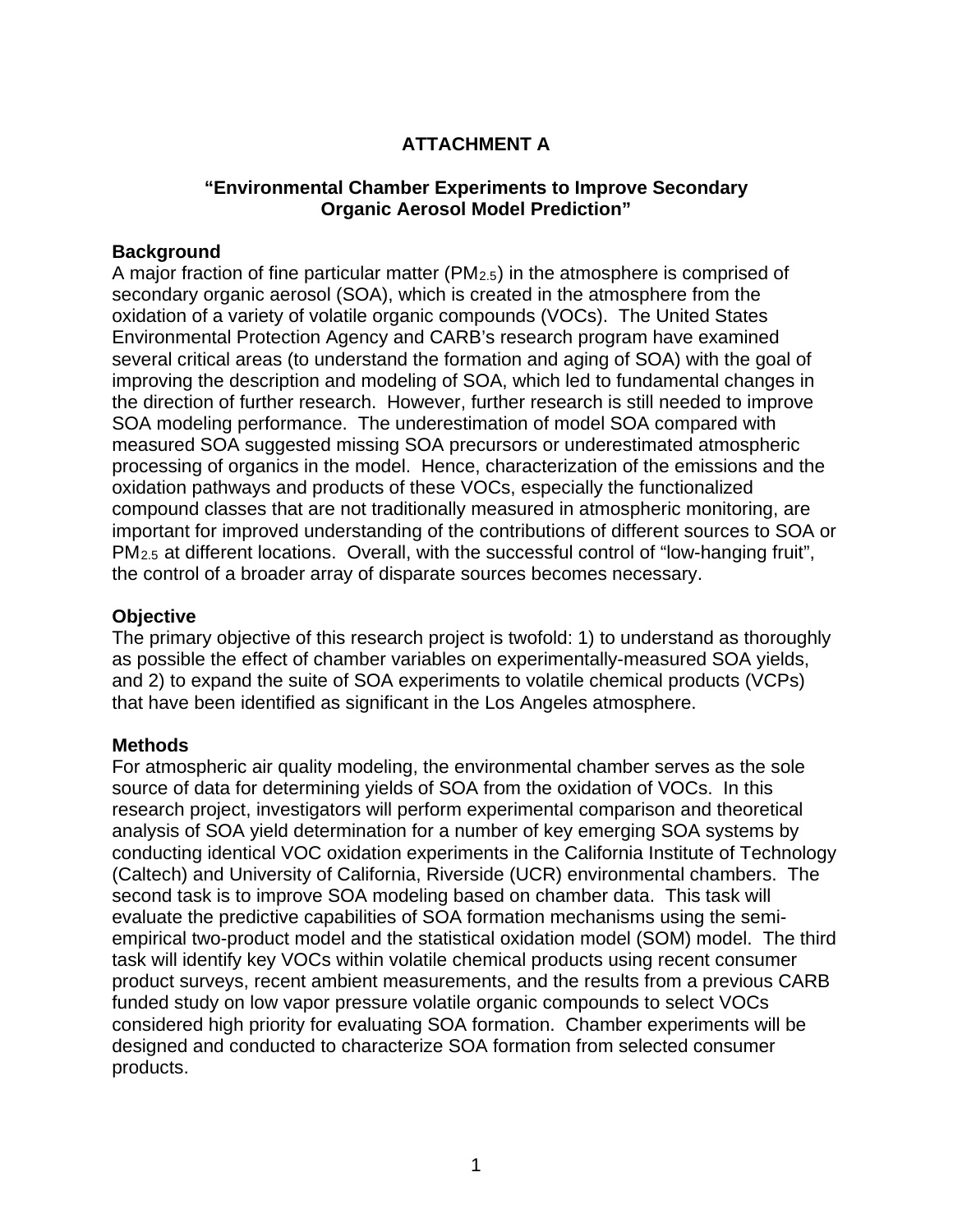### **Expected Results**

This research project will mount a groundbreaking experimental comparison and theoretical analysis of SOA formation. The major effort of this project will be to design and carry out the well-characterized environmental chamber experiments most needed to evaluate and improve the predictive capability of the SOA formation mechanism. Recent research concluded that non-vehicular sources (*e.g.,* volatile chemical products or food-derived cooking emissions) of reactive gas-phase organics in urban areas may now contribute a larger fraction of the total VOC emissions. These non-vehicular sources will also be characterized to better understand their impact on ambient SOA and PM2.5 formation. At the end of this project, a final report along with raw and processed data will be provided to CARB.

## **Significance to the Board**

A major fraction of PM2.5 in the atmosphere is comprised of SOA. It is expected that SOA contributions will become more important in California due to the success of various air pollution control and mitigation strategies for traditional sources such as motor vehicles. Chemical composition of various SOA precursor sources are changing, and additional data are needed to improve SOA formation mechanisms in efforts to reduce the gap between real-world SOA observations and SOA model predictions. The results of this study will aid in the improvement of regulatory air quality models used to develop the State Implementation Plan and will enhance our ability to develop regulatory strategies that reduce ambient fine particulate matter.

### **Contractor:**

University of California, Riverside

# **Contract Period:**

36 months

### **Principal Investigator (PI):** David Cocker, Ph.D.

**Contract Amount:** \$450,000

### **Basis for Indirect Cost Rate:**

The State and UC system have agreed to a twenty-five percent indirect cost rate.

## **Past Experience with this Principal Investigator:**

Dr. David Cocker and his team (Dr. Seinfeld of Caltech and Dr. Cappa of UC Davis) are well suited to conduct this research project. As part of recently completed research project for CARB, Dr. Cocker's investigation focused on the evaporative flux of low vapor pressure volatile organic compounds (LVP-VOCs) from the use of consumer products. This past work is quite relevant to the current research project as chamber methodologies developed to investigate consumer products will be directly applicable to this study. Experimental chamber investigations of multiple VOCs from this prior work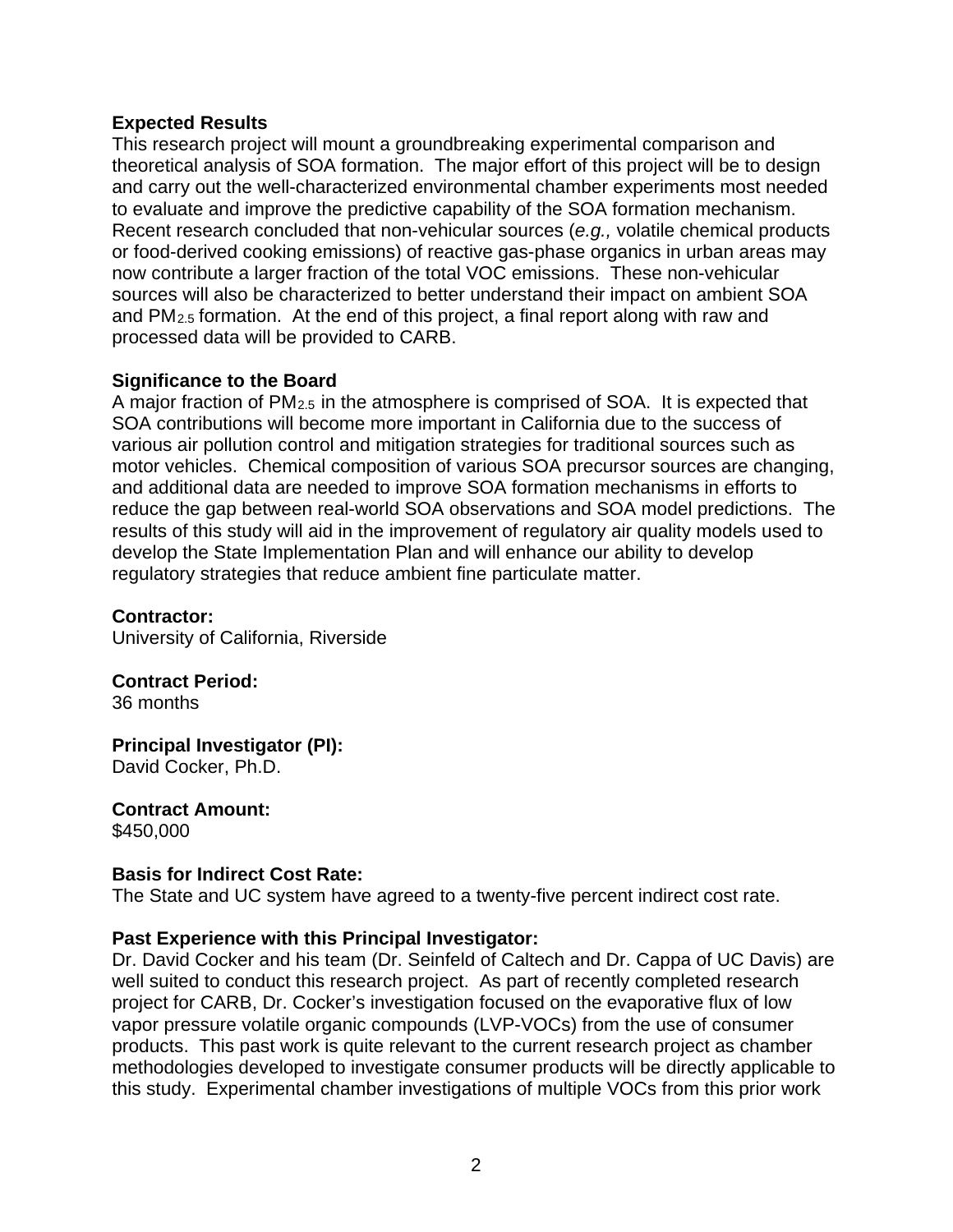will also be available to serve as a platform to commence evaluation of the performance of the environmental chambers for VOCs and will provide a basis set for the current proposed research project.

## **Prior Research Division Funding to the University of California, Riverside:**

| Year    | 2017      | 2016      | 2015 |
|---------|-----------|-----------|------|
| Funding | \$450,818 | \$500,000 | \$0  |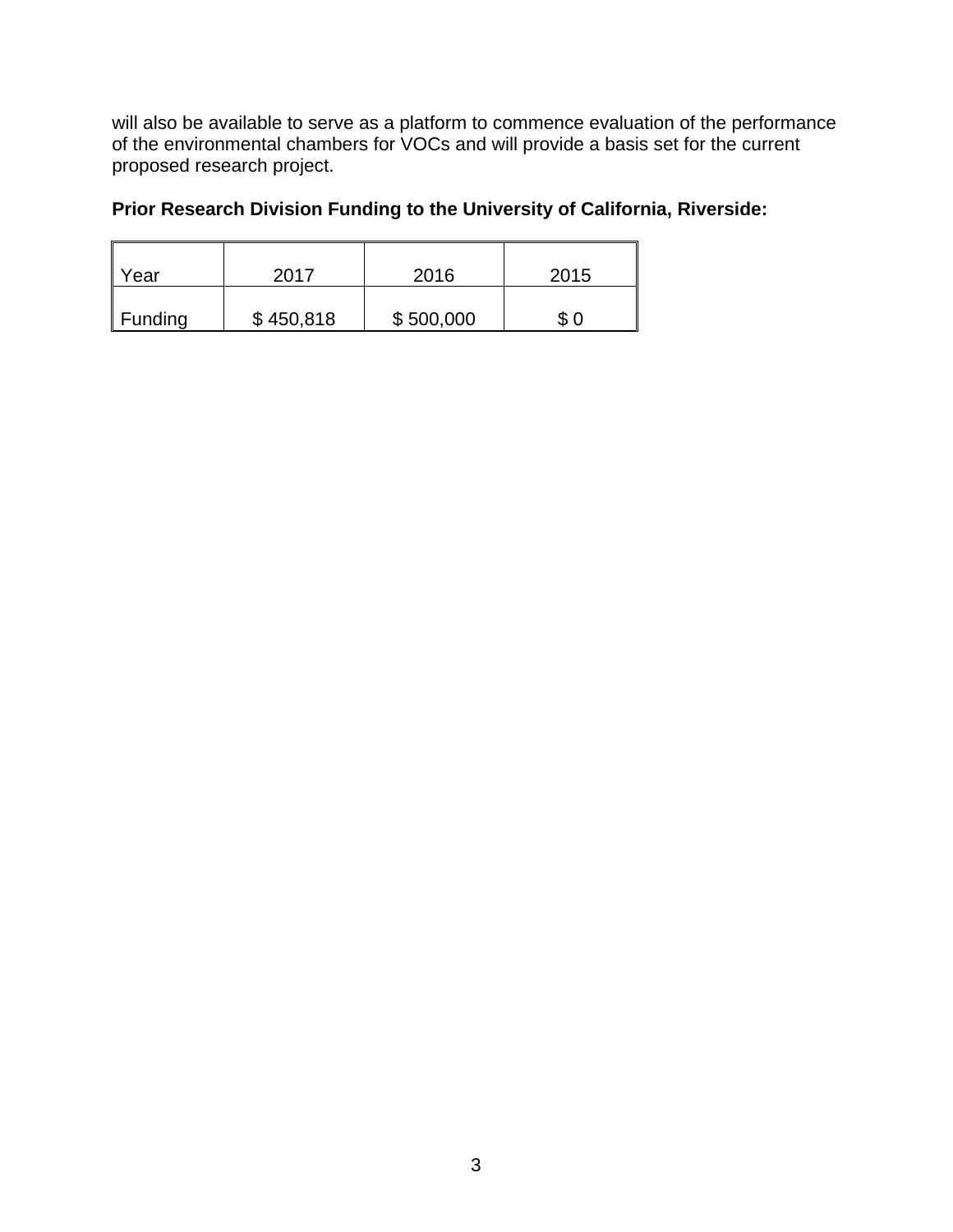# **B U D G E T S U M M A R Y**

# Contractor: University Of California, Riverside

### Environmental Chamber Experiments to Improve Secondary Organic Aerosol Model Prediction

|                            | <b>DIRECT COSTS AND BENEFITS</b>   |        |          |               |
|----------------------------|------------------------------------|--------|----------|---------------|
| 1.                         | Labor and Employee Fringe Benefits | \$     | 116,887  |               |
| 2.                         | Subcontractors                     | \$     | 250,000  |               |
| 3.                         | Equipment                          | \$     | $\Omega$ |               |
| 4.                         | <b>Travel and Subsistence</b>      |        | 2,500    |               |
| 5.                         | <b>Electronic Data Processing</b>  |        |          |               |
| 6.                         | Reproduction/Publication           | 888888 |          |               |
| 7.                         | Mail and Phone                     |        |          |               |
| 8.                         | <b>Supplies</b>                    |        | 14,500   |               |
| 9.                         | Analyses                           |        |          |               |
| 10.                        | <b>Miscellaneous</b>               |        | 33,704   |               |
|                            | <b>Total Direct Costs</b>          |        |          | \$<br>417,591 |
|                            | <b>INDIRECT COSTS</b>              |        |          |               |
| 1.                         | Indirect (F&A) Cost                | \$     | 32,409   |               |
|                            | <b>Total Indirect Costs</b>        |        |          | \$<br>32,409  |
| <b>TOTAL PROJECT COSTS</b> |                                    |        |          | 450,000       |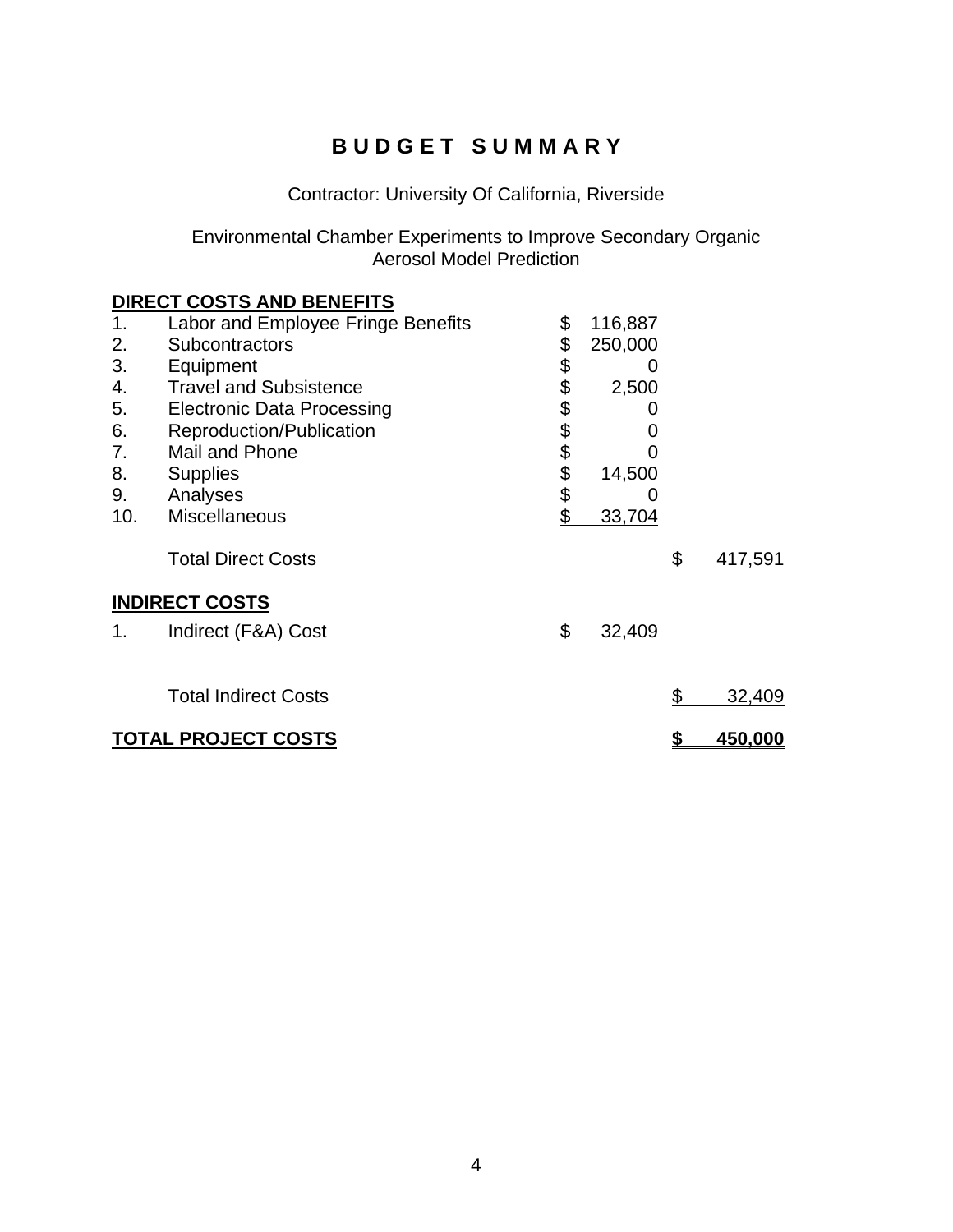## **ATTACHMENT 1**

# **S U B C O N T R A C T O R' S B U D G E T S U M M A R Y**

Subcontractor: California Institute of Technology

**Description of subcontractor's responsibility:** Caltech will be responsible for all aspects involving the characterization of the Caltech chamber, SOA experiments performed within, as well as direct the modeling efforts between the UCR, Caltech, and UC Davis groups.

## **DIRECT COSTS AND BENEFITS**

| 1.  | Labor and Employee Fringe Benefits | \$     | 106,768 |               |
|-----|------------------------------------|--------|---------|---------------|
| 2.  | <b>Subcontractors</b>              | \$     | O       |               |
| 3.  | Equipment                          | \$     |         |               |
| 4.  | <b>Travel and Subsistence</b>      | \$     | 0       |               |
| 5.  | <b>Electronic Data Processing</b>  |        | O)      |               |
| 6.  | Reproduction/Publication           | \$     |         |               |
| 7.  | Mail and Phone                     |        |         |               |
| 8.  | <b>Supplies</b>                    | \$\$\$ | 6,108   |               |
| 9.  | Analyses                           |        |         |               |
| 10. | Miscellaneous                      | \$     | 58,9051 |               |
|     | <b>Total Direct Costs</b>          |        |         | \$<br>171,781 |
|     | <b>INDIRECT COSTS</b>              |        |         |               |
| 1.  | Indirect (F&A) Cost                | \$     | 28,219  |               |
|     | <b>Total Indirect Costs</b>        |        |         | \$<br>28,219  |
|     | <b>TOTAL PROJECT COSTS</b>         |        |         | 200.000       |

**Note** 

 $1$ Institute Policy is to provide each graduate student employee who meets a required average workweek with full tuition and fees. A portion of this cost is requested as a benefit (exempt from indirect costs) equivalent to 66 percent of the graduate research assistant salary.